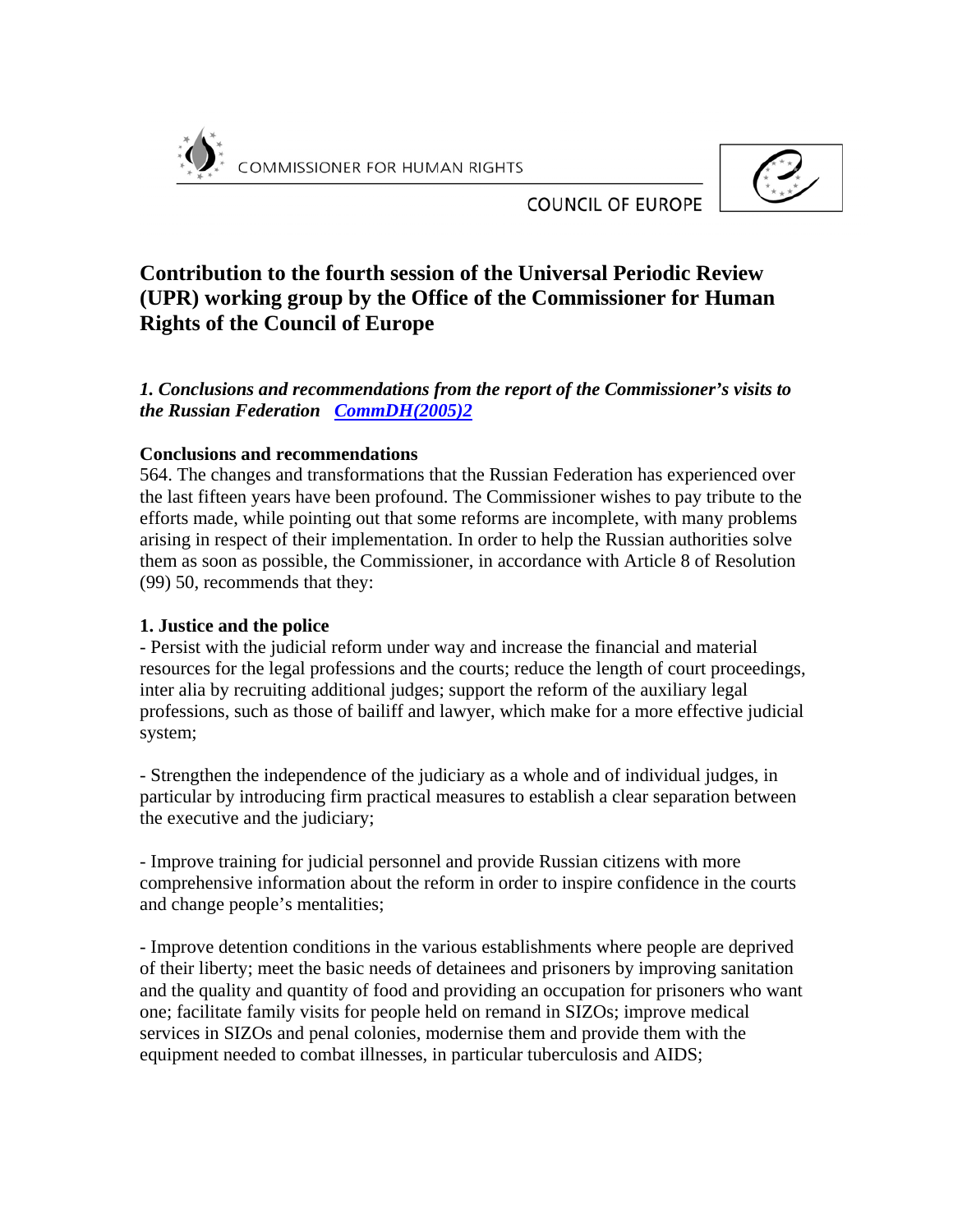- Renovate or rebuild dilapidated buildings housing prisoners and, in particular, the remand establishments (SIZOs);

- Improve procedures during police custody and detention in short-term detention centres (IVSs) and introduce a systematic medical examination when people enter and leave prisons and detention centres; encourage alternatives to detention on remand;

- Firmly combat police violence; ensure proper training for the police; increase police salaries; provide the police with the equipment essential for their task; improve their image in Russian society;

- Eliminate any risk of conflict between Act No. 144-FZ of 12 August 1995 on the conduct of inquiries and the Code of Criminal Procedure;

- Firmly and forcefully combat corruption, which is rife in several areas of public life.

#### **2. Protecting national minorities and combating xenophobia**

- Maintain efforts to safeguard minority rights; promote education in the national minority languages and, to this end, meet schools' needs for teaching materials, textbooks and teacher training;

- Consider the possibility of extending the legislation on the "Small Indigenous Peoples of the North" to communities with over 50,000 members, which are currently excluded because of their size;

- Ensure that the agreements signed between the representatives of the Small Indigenous Peoples of the North and oil companies are properly enforced;

- Step up efforts to combat xenophobia, anti-Semitism and all other forms of racism; introduce harsher penalties for those who commit xenophobic, anti-Semitic or racist crimes; punish politicians and the media for making racist, anti-Semitic and xenophobic statements; actively combat the practices of local government officers who discriminate against people belonging to certain categories (Caucasians, migrants, etc);

- Provide a legal and political solution to the situation of foreigners who have been present in Russia for years and are integrated in Russian society, so as to provide them with legal status and combat illegal labour;

- Respect the rights of asylum-seekers and in particular of those pending deportation; improve the detention conditions of foreigners held in administrative detention centres;

- Change the legislation in order to make it easier to obtain and regularise immigration cards;

- Take urgent steps to deal with the situation of former Soviet citizens who are now stateless and who are entitled to citizenship but were not granted it when the first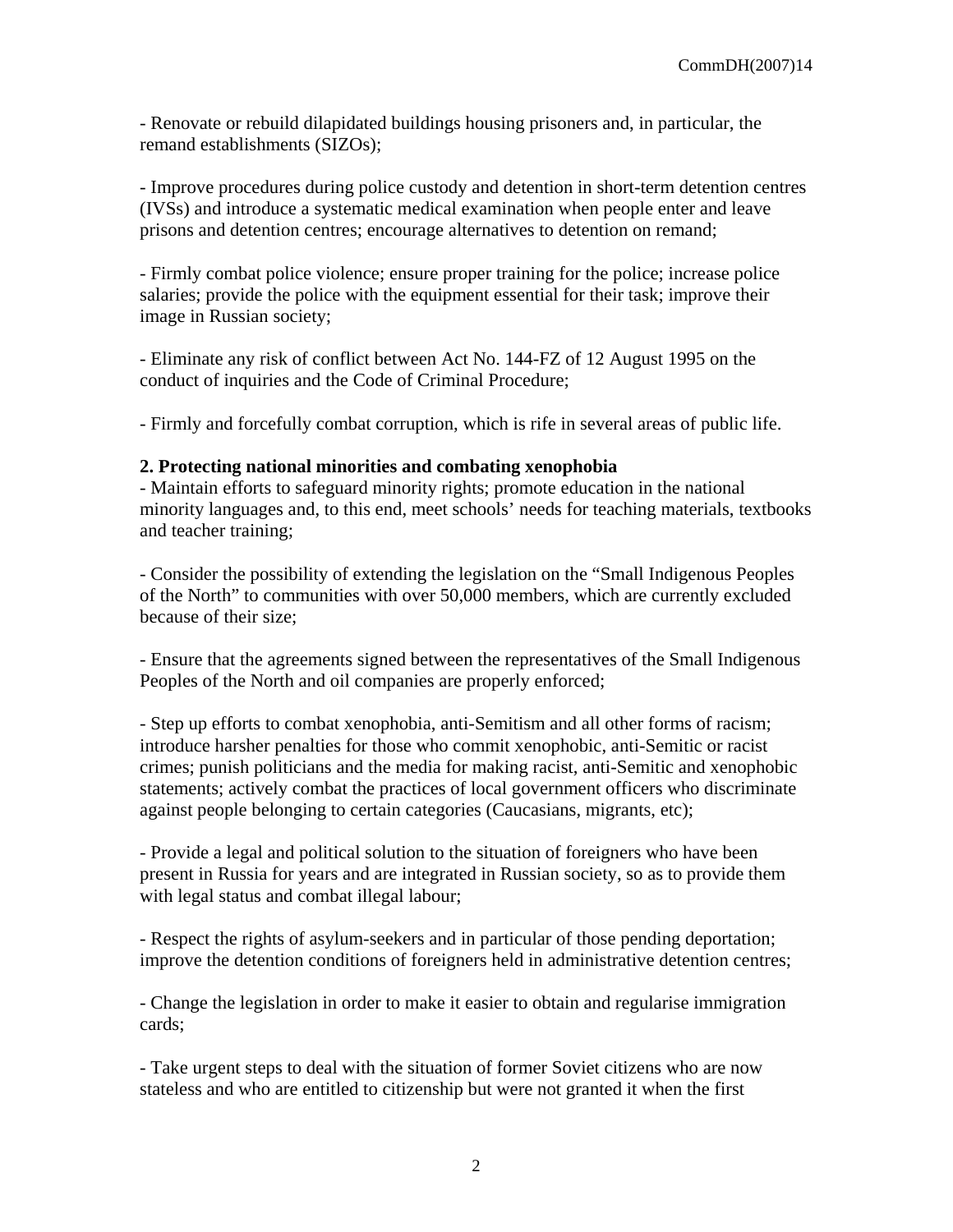Nationality Act (1991) came into force; speed up and harmonise naturalisation processes; combat the practices of certain regional and local authorities that interpret the law in a biased way;

- Put an end to the practices of the authorities of the Region of Krasnodar in respect of Meskhetian Turks and apply the legislation currently in force; resolve the difficulties currently faced by the Meskhetian Turks in the region.

#### **3. Situation in the Chechen Republic**

- Actively combat crimes involving missing persons in the Chechen Republic; carry out effective investigations to elucidate these crimes, identify the perpetrators and prosecute them; put an end to the cleansing operations and night-time raids that perpetuate a climate of great insecurity;

- Set in motion and support the economic reconstruction process in order to establish peace and enable the ruined economy to develop; combat corruption in the Chechen Republic, in order to create confidence of the Chechen people in the local government;

- Encourage, as far as possible, the necessary reconciliation within Chechen society;

- Rehabilitate the image of Chechens, and Caucasians in general, in Russian society.

#### **4. The effective respect for human rights in the armed forces**

- Provide officers and soldiers with better living conditions; ensure that all units are supplied with sufficient food; modernise and adequately equip the medical services of the armed forces and arrange for systematic access to health care for all soldiers;

- Actively combat *dedovshchina* and the illegal exploitation of military labour; provide for severe sanctions for those who engage in such practices;

- Ensure the effective respect of the right to do alternative civilian service, as provided for in Article 59 of the Constitution.

#### **5. Freedom of expression**

- Guarantee media freedom and freedom of expression by maintaining the 1991 law on the mass media: efforts to counter terrorism should not be abused to restrict the media's freedom of expression.

#### **6. Social sphere and protection of vulnerable groups**

- Urgently solve the problems raised by the reform of the national health insurance system; ensure that the cost of medicines is refunded to a greater extent, so as to provide access to health care for the most disadvantaged sections of the population;

- Speed up the renovation and modernisation of hospitals, providing them with up to date equipment; combat the practices of certain hospitals that refuse to provide treatment free of charge though legally obliged to do so;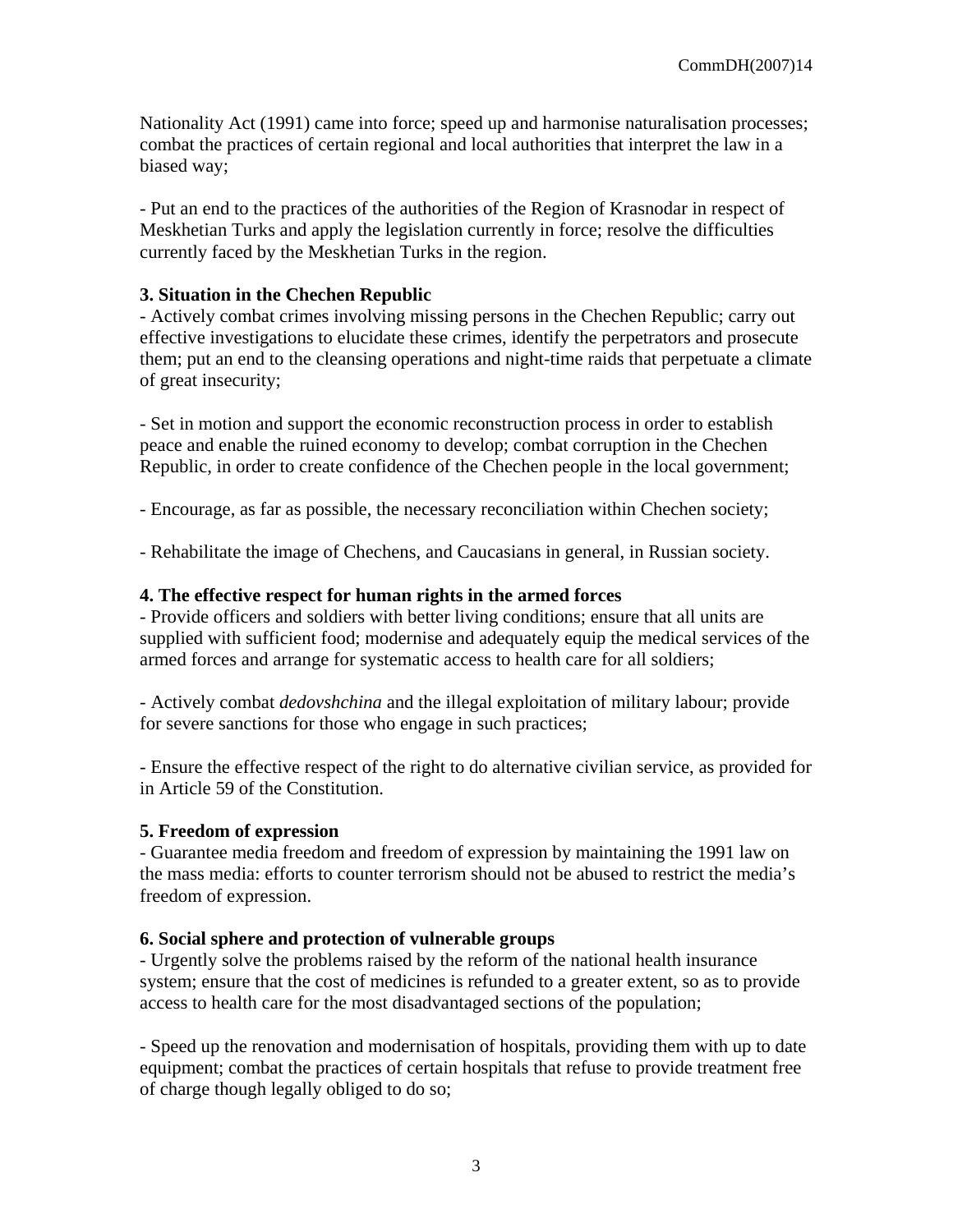- Honour the commitments entered into in respect of the direct and indirect victims of the Chernobyl disaster; provide funding for the measures introduced to provide medical and practical help to the people affected; finance programmes to rehabilitate the damaged areas;

- Actively combat violence against women, in particular domestic violence; provide shelters for battered women, which could encourage the victims to report domestic violence to the prosecuting authorities; provide for greater training of the police and the representatives of the judiciary in this area;

- Continue the efforts under way to combat trafficking in human beings; pass a law governing the fight against such trafficking in order to make it more effective;

- Urgently address the problems raised by street children (*bezprizorniki*); complete the gaps between federal laws and regional laws, which prevents any progress in this area; clearly define the respective responsibilities and finance the programmes provided for by law;

- Urgently address the situation of pensioners, of which the social and economic conditions of many have deteriorated;

- Consider the accession of the Russian Federation to the Council of Europe Development Bank.

#### **7. Institutions for the protection of human rights**

- As part of the strategy of implanting the institution of regional Ombudsman throughout the country, adopt a federal framework law defining regional Ombudsmen's powers more clearly and homogenising the institutions;

- Continue and strengthen dialogue and co-operation with civil society and in particular non-governmental organisations.

In accordance with Article 3.f. of Resolution (99)50, this report is addressed to the Committee of Ministers and the Parliamentary Assembly.

### *2. Recommendations from the report of the Commissioner's visits to Germany CommDH(2007)14*

### **RECOMMENDATIONS**

The Commissioner, in accordance with Article 3, paragraphs b, c and e and with Article 8 of Resolution (99) 50 of the Committee of Ministers, recommends that the German authorities: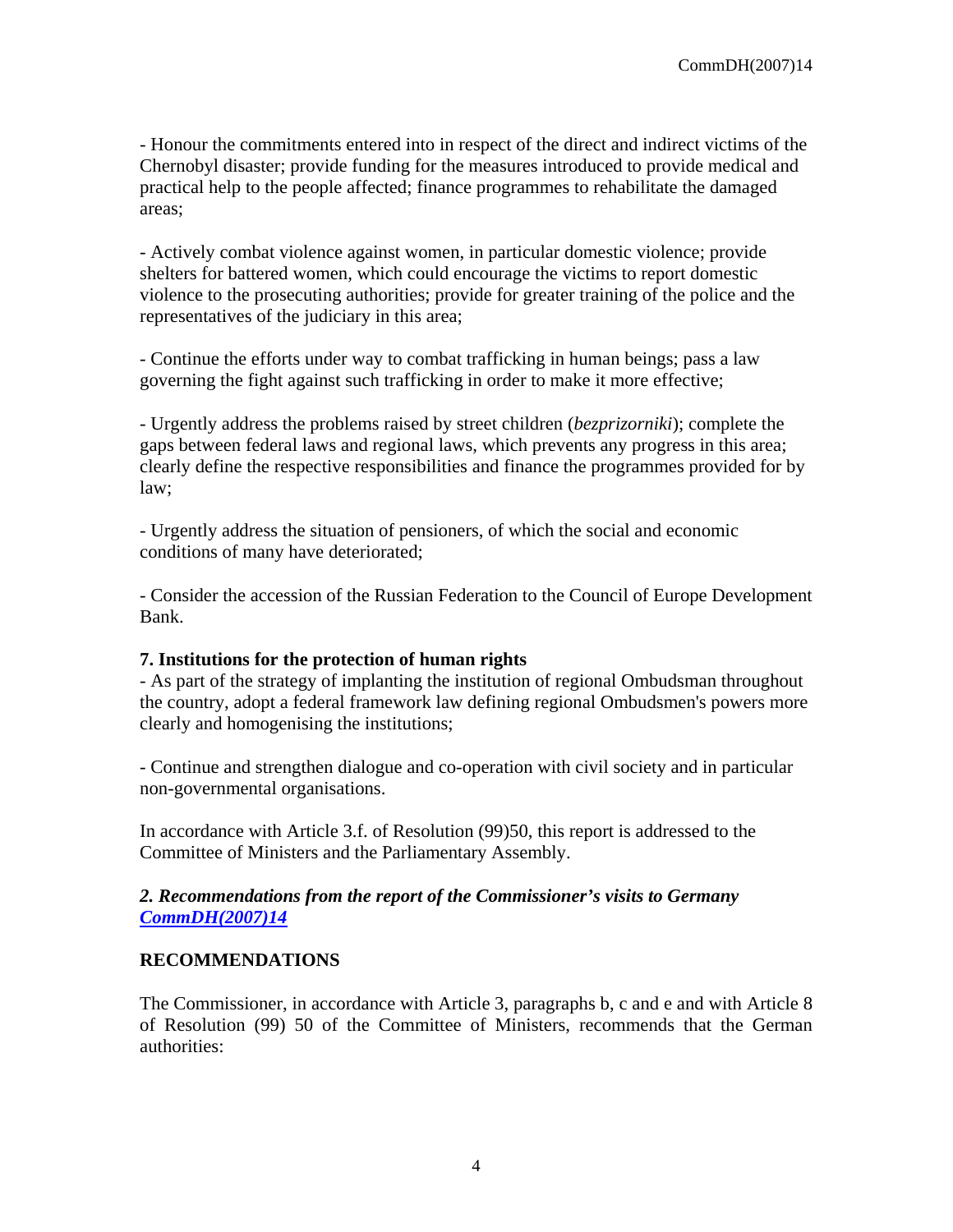#### **National system for human rights protection**

1. Ratify Protocol No. 12 to the European Convention on Human Rights, the revised European Social Charter as well as the additional Protocols to the European Social Charter providing for additional rights and a collective complaint mechanism.

2. Consider the establishment of parliamentary human rights committees at Länder level.

3. Promote the independence of extrajudicial complaints bodies, when possible, and ensure that complaints are handled on the basis of clear procedures.

4. Provide to the general public easily accessible information on the available extrajudicial complaints bodies at federal and Länder levels, including about their mandates and procedures.

5. Strengthen the mandate of the German Institute for Human Rights with regard to structural and factual monitoring and in respect to its consultative role in the process of drafting legislation with human rights relevance.

6. Establish independent police monitoring and complaints mechanisms outside police and ministry structures and collect comprehensive data regarding allegations of illtreatment or misconduct by the police in a centralised way.

7. Consult, in a systematic and regular manner, civil society organisations working in the field of human rights on legislation and policies which impact human rights.

8. Intensify and enhance the integration of human rights teaching methods in pre- and in-service training of school teachers and strengthen the institutionalisation of human rights education for other professions.

9. Develop the national action plan on human rights as a co-ordinated process for the continuous improvement of human rights protection in Germany by involving all stakeholders and setting out clear policy aims and strategies on how to reach them.

### **Prevention of discrimination**

10. Remove or clarify the exceptions to the principle of equal treatment regarding access to rental housing from the General Equal Treatment Act (*Allgemeine Gleichbehandlungsgesetz*) and consider extending the time limit for claims based on the Act.

11. Screen relevant legal and administrative provisions at federal and Länder levels to establish whether they comply with the General Equal Treatment Act.

12. Ensure that the Anti-Discrimination Office is provided with the resources and independence necessary for the effective fulfilment of its mandate and that its functions are widely known among the general public.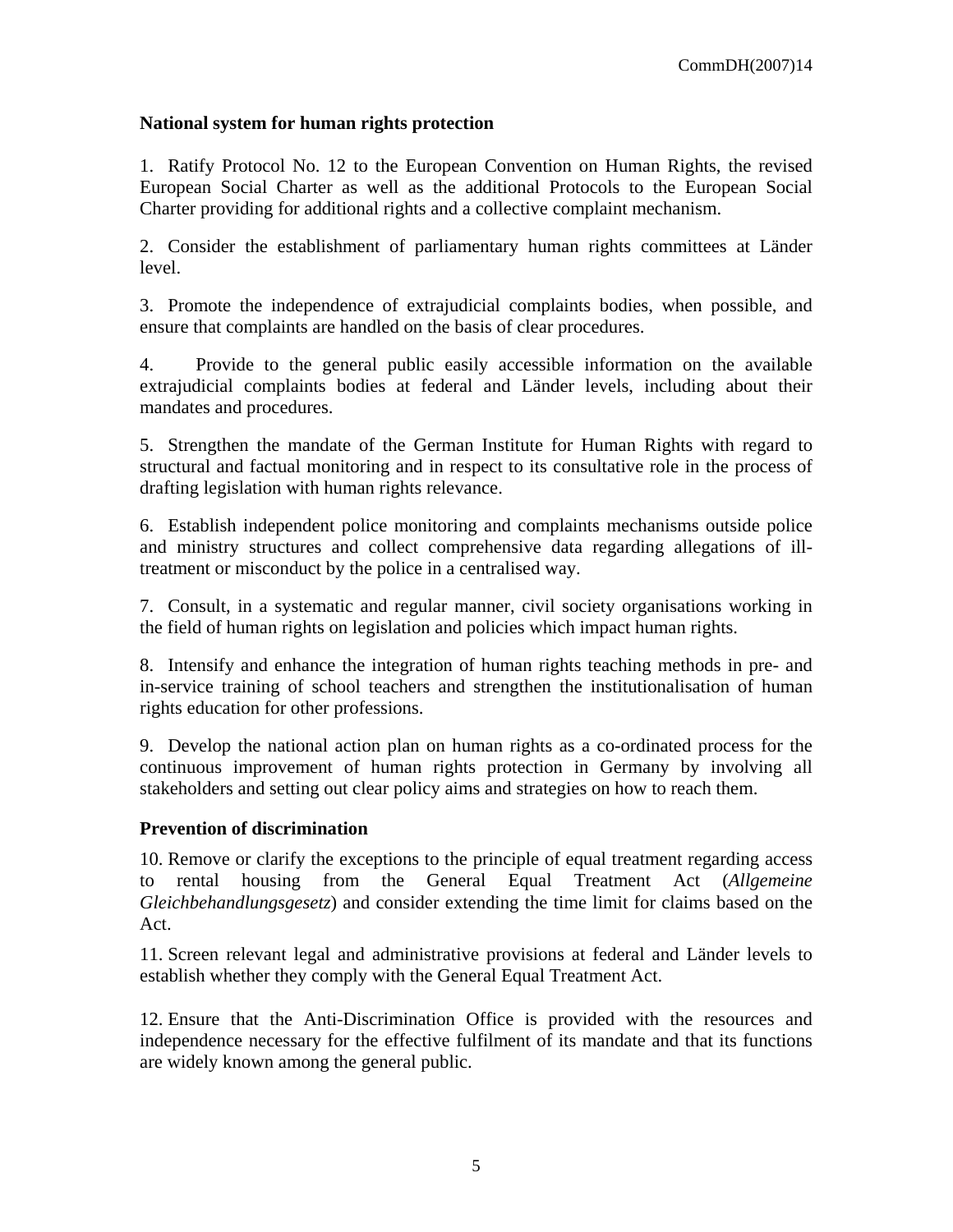13. Specify rules of procedure for applying the principle of equal pay for equal work of equal value between different employment sectors.

14. Consider the introduction of collective claims or class actions allowing groups of plaintiffs to challenge sector-related wage gaps between women and men.

15. Develop policy strategies to offer more effective protection to women and girls with disabilities against sexual violence and ensure that victim support and counselling services for women victims of violence adequately cater for women and girls with disabilities.

16. Increase the integration rate of children with disabilities into mainstream education and review procedures which are applied in the selection of pupils to special schools so that they do not unnecessarily hinder integration efforts.

#### **Measures against xenophobia and racism**

17. Develop policy responses to right-wing extremist and xenophobic attitudes which are targeted to address all parts of society such as human rights and democracy training as well as the promotion of civil society activities against anti-democratic tendencies.

18. Continue financing victim support organisations, mobile advisory teams and other grass-root initiatives which identify and respond to xenophobic and racist tendencies in local communities.

19. Provide for a penal law provision which would explicitly refer to racist motivation as an aggravating factor when determining sentences.

20. Consider the establishment of a centralised database on qualitative and quantitative data provided by victims or witnesses of racist or xenophobic incidents that have been reported to counselling institutions.

21. Avoid the stigmatisation of migrants, asylum-seekers and ethnic or religious groups living in Germany in the context of political discourse and the adoption of legislation related to naturalisation, immigration, asylum or counter-terrorism.

22. Address Germany's role as a country of immigration by explicitly acknowledging the positive contribution of immigrants to German society.

### **Protection of national minorities**

23. Apply criteria for the personal scope of national minorities in a pragmatic and reasonable fashion in order not to create unnecessary inequalities especially as regards Roma/Sinti with or without German citizenship.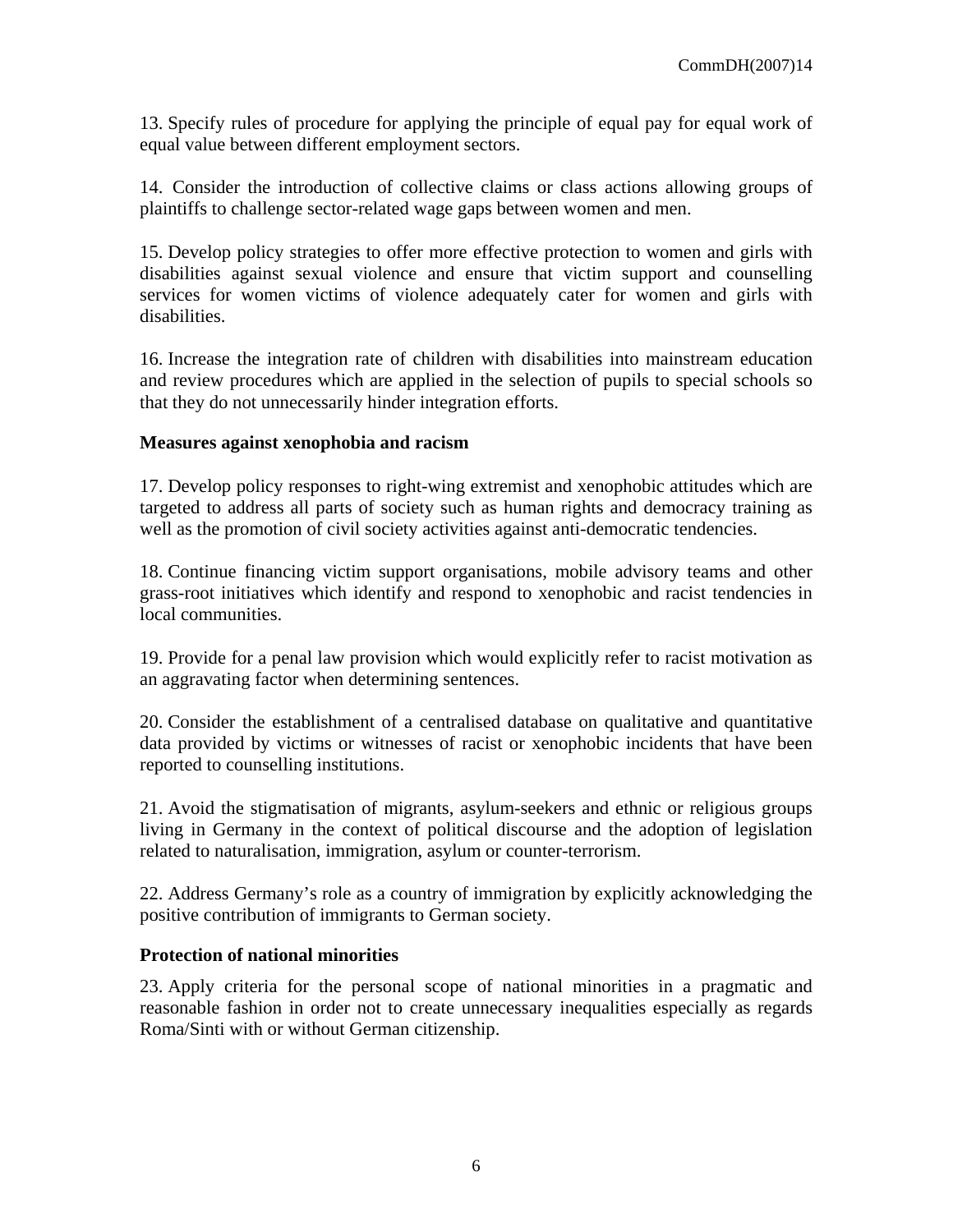24. Improve data collection on the socio-economic situation of national minorities with due respect for the protection of privacy and in co-operation with the minority communities concerned.

25. Take special measures, including comprehensive strategies at both federal and Länder levels, to improve the situation of Roma and Sinti to overcome the disadvantages brought about persistent discrimination while ensuring an equal level of protection throughout the German territory.

26. Strengthen the involvement of the Sorbian minority in decision-making regarding the preservation of a viable Sorbian school network in the Länder of Saxony and Brandenburg.

# **Poverty**

27. Develop comprehensive policy measures to tackle child poverty and to improve educational opportunities for children living under poverty.

28. Adopt policy measures in response to the emerging phenomenon of working poor and consider the introduction of minimum wages.

29. Ensure that care in dignity is provided to older people irrespective of their social status and provide clear guidelines on the provision of care in dignity.

### **Asylum and immigration**

30. Implement EU Directives with relevance to asylum with the aim of improving the protection of refugees and in line with the Geneva Convention relating to the status of refugees as well as the European Convention on Human Rights.

31. Apply the grounds for providing protection to refugees to cover persecution on the account of outward manifestations of religion as well as sexual orientation.

32. Review current practice of revoking refugee status to ensure that revocations only take place when the circumstances related to the original decision to grant refugee status have undergone such a fundamental change as to clearly remove the basis for the fear of persecution in a sustainable manner.

33. Grant residence permits to rejected asylum-seekers, with special consideration to families with children, who have been subjected to a chain of tolerance permits over several years.

34. Treat asylum seekers between 16 and 18 years as minors and withdraw the German declaration to the Convention on the Rights of the Child.

35. Provide free legal aid to asylum seekers from the outset of the application process.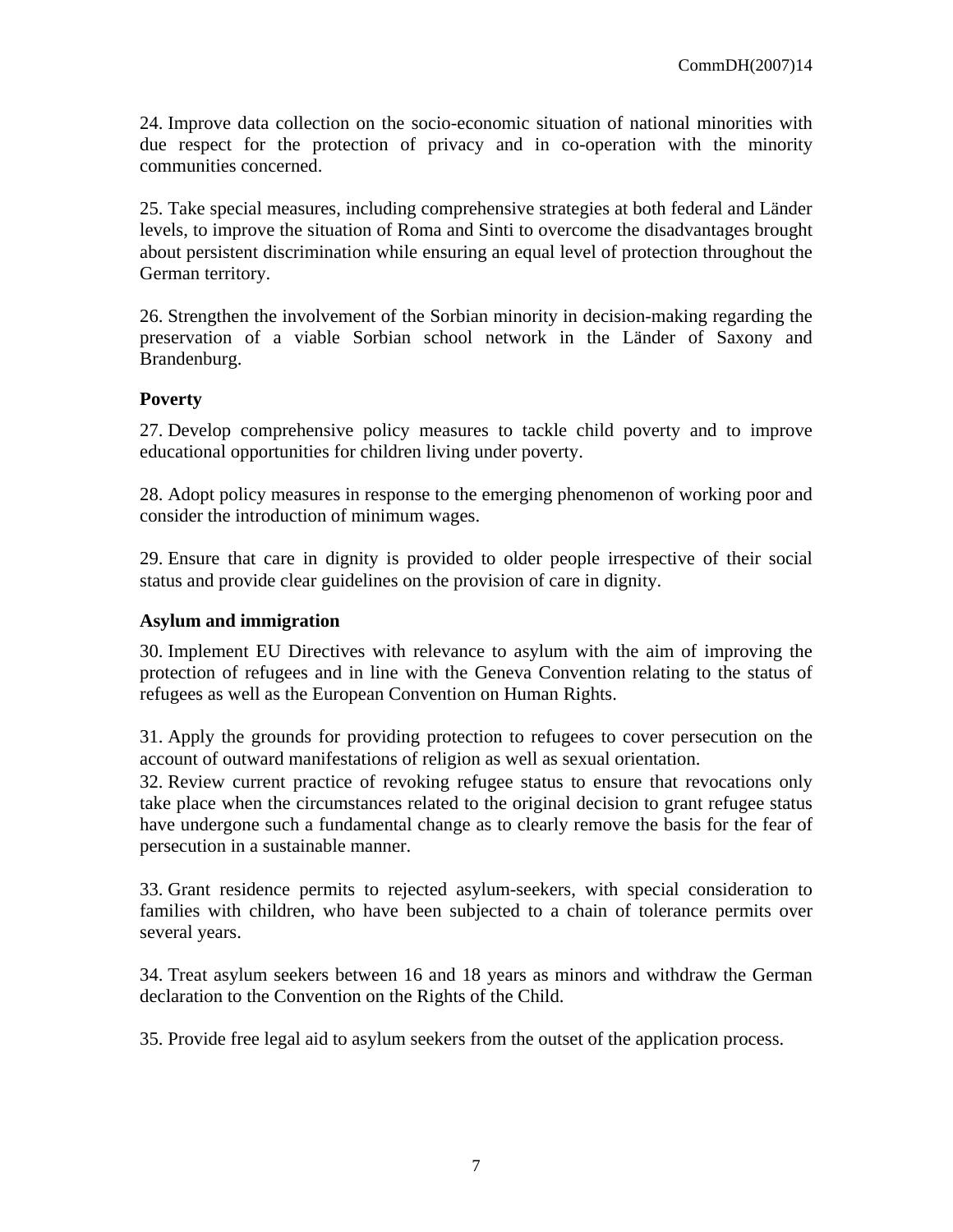36. Consider alternative ways of accommodating asylum-seekers after their initial stay in the first reception centres which respect the privacy of asylum seekers and enable them to retain a substantial degree of personal autonomy.

37. Review the proportionality of the restrictions placed on the freedom of movement of asylum seekers especially in cases when they are applied over several years.

38. Provide health care for the essential treatment of illness for all asylum-seekers.

39. Prepare guidelines on minimum standards for accommodating asylum-seekers to ensure that all asylum-seekers are offered an adequate standard of living.

40. Restrict the use of pre-deportation detention to cases when it is thoroughly justified and when it is clear that the deportation can in fact take place in the immediate future so that the length of pre-deportation detention would not normally exceed a few weeks.

41. Provide free legal counselling to rejected asylum seekers who are in pre-deportation detention so that they can access a remedy to contest the grounds of their detention.

42. Review citizenship legislation in view of permitting double citizenship.

43. Grant family members of refugees the right to family reunification without restrictions regarding available accommodation or financial resources.

44. Ensure that irregular migrants can effectively access their rights to health care and education.

#### **Counter-terrorism measures**

45. Develop specific guidelines for intelligence services regarding the questioning of detainees abroad.

46. Ensure that evidence obtained under inhuman or degrading treatment or torture is not admissible in court proceedings.

47. Fully investigate alleged cases of extraordinary renditions that were carried out on German territory or that involved German nationals or long-term residents and adopt effective measures to prevent future unlawful renditions.

48. Apply strict rules of proportionality with regard to preventive investigative measures in order to avoid profiling on the sole basis of religious belief or ethnic origin.

49. Carry out an independent evaluation of counter-terrorism legislation.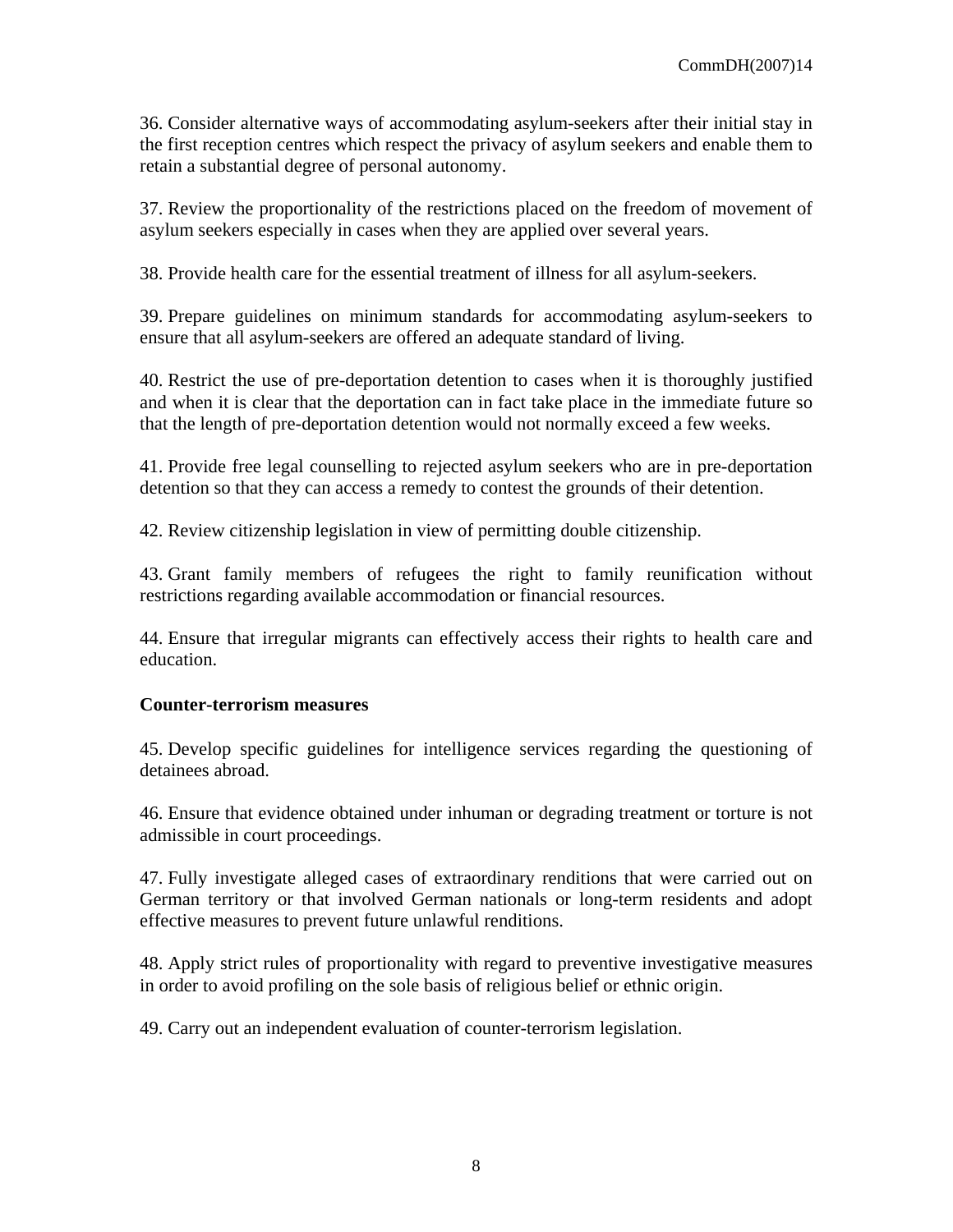50. Specify the criteria on the basis of which a person can be included in the counterterrorism database and provide clear guidelines on the use of the database including the authorities who may access the data.

### **Penal system and detention**

51. Ensure that the devolution of legislative powers in regard to prison administration does not lead to a lowering of prison standards and that the social reintegration of prisoners remains the principal aim of imprisonment.

52. Promote the accommodation of juvenile offenders in open prison facilities and continue providing adequate funding for alternative sanction measures including victimoffender mediation.

53. Provide for the possibility of appeal by juvenile offenders or other type of independent review against the scope of educational measures set out by a court decision.

54. Apply secured custody in an extremely considered manner and provide people kept under secured custody with adequate medical treatment or other care that addresses their specific situation.

55. Reconsider plans to implement the Optional Protocol to the Convention against Torture so that an effective preventive mechanism is established to regularly examine the treatment of persons deprived of their liberty in places of detention.

*3. Recommendations from the report of the Commissioner's visits to Azerbaijan CommDH(2008)2*

### **SUMMARY OF RECOMMENDATIONS**

Azerbaijan has experienced profound changes and improvements since its independence. The Commissioner wishes to pay tribute to the efforts made, while remaining concerned about a certain number of issues. Indeed, the reforms that have been undertaken, more particularly in the judicial domain and the efforts made for the IDPs must come to completion as quickly as possible. In addition, in the areas where legal reforms have taken place, the Commissioner underlines the necessity of bridging the gap between law and practice. The Commissioner is making the following recommendations keeping in line with the National Plan of Action:

# **The Judicial system, law enforcement agencies and penitentiary conditions**

1. As a matter of priority address the issue of corruption with particular focus on the judiciary and the police;

2. Complete the reform of the judiciary so as to ensure its full independence, impartiality and effectiveness in line with European standards by: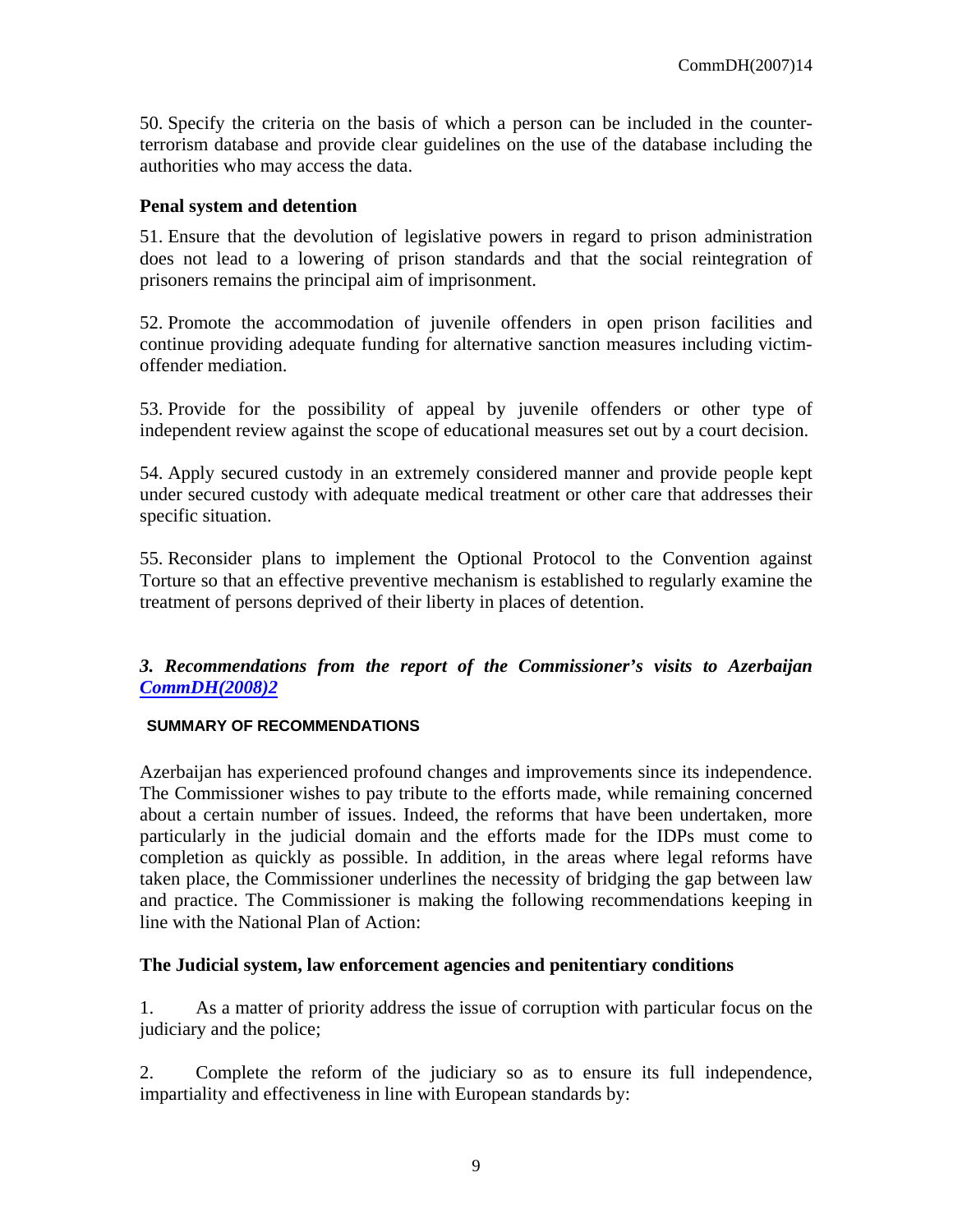- Continuing the efforts undertaken in the system of selection and appointment of judges, focusing on integrity of candidates, their practical abilities and knowledge of human rights standards;
- proceeding to the establishment of a National Academy for Judges;
- increasing funding of the judiciary and securing better conditions for proper administration of justice;
- encouraging the evolution of the Collegium of advocates into a professional bar association independent from the State; ensure the application of codes of ethics for legal professions and take measures to prevent undue pressure on advocates
- taking urgent measures to improve proper enforcement of judicial decisions;
- introduce a system of juvenile justice in accordance with international standards.

### *The Police*

3. Address police violence by reinforcing appropriate training and control measures, systematically investigate all cases of abuses and bring the perpetrators to justice, to avoid impunity;

4. Ensure that the recruitment and promotion of the staff members of the Ministry of Internal Affairs is transparent; ensure proper training of police personnel including in human rights standards, provide the police personnel, with adequate working equipment, increase salaries for police officers ;

5. Ensure an effective enforcement of the right to legal counsel;

6. Ensure that the relatives of detained people are timely informed about the places of detention;

7. Provide further improvements to medical and sanitary conditions in pre-trial detention facilities;

### *The Penitentiary*

8. Renovate dilapidated housing facilities for prisoners, allocate the necessary funds for the improvement of living conditions in penitentiary facilities and follow through the building plans of new premises;

9. Improve conditions of detention for juveniles, ensure that they are kept in separate centres, provide them with schooling and appropriate food throughout the country;

10. Provide occupational activities and efficient measures of re-socialisation;

11. Further improve medical capacities for the penitentiary.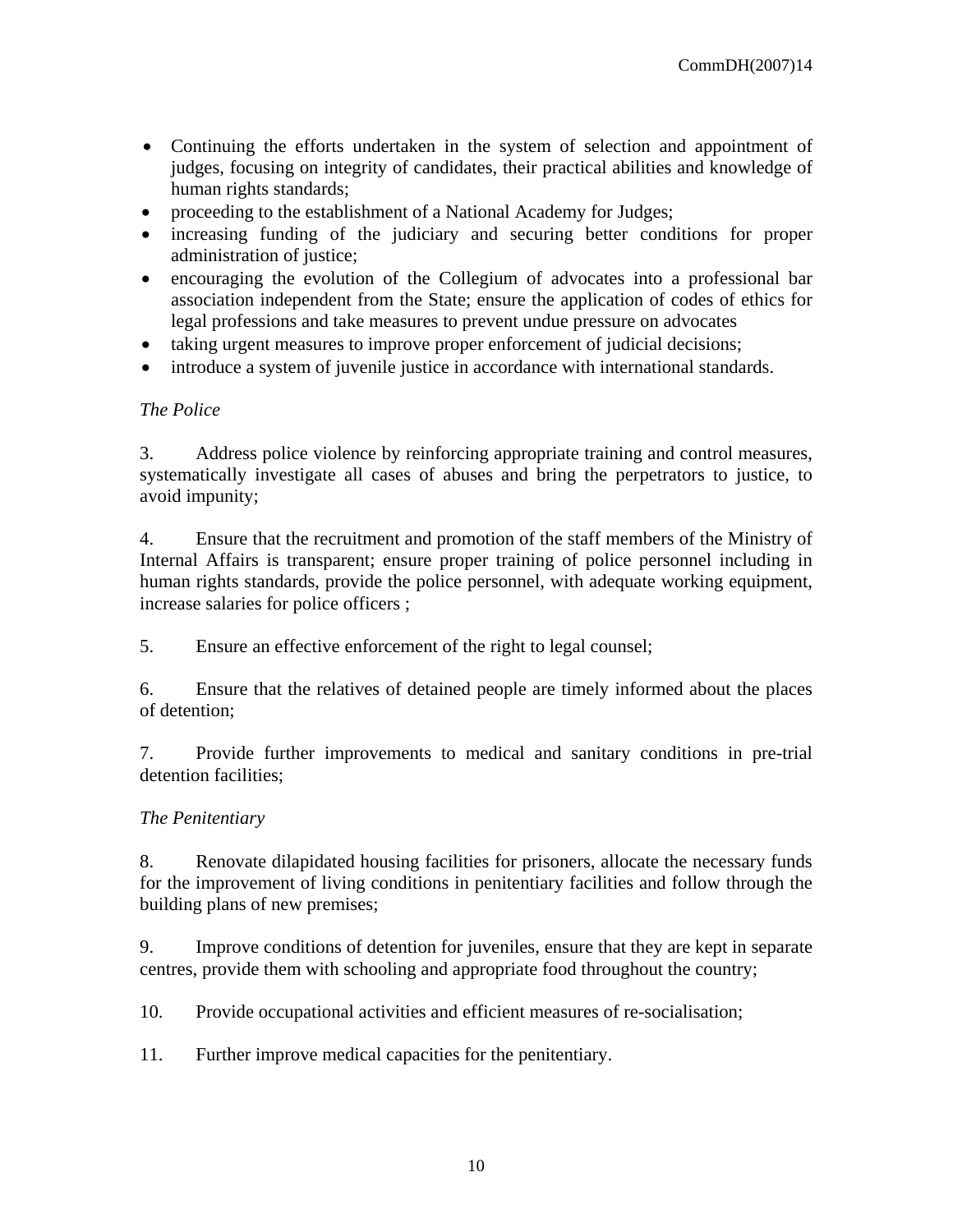### **The case of those sentenced to life imprisonment**

12. Avoid the segregation and isolation of lifers from other categories of prisoners and carry out individual risk assessment of each inmate;

13. Organise purposeful activities and education, which allow the inmate to manage time and responsibilities;

14. Establish systematic training of all members of staff to ensure that they are fully prepared to deal with the specific cases of lifers and to handle the different incidents that might occur;

15. Establish a system of review of life sentences at an earlier stage and adopt legislation to that effect.

# **Fundamental freedoms**

### *Freedom of expression*

16. Review the composition and function of the NTRC by clearly defining the general legislative framework regulating the appointment of the members, and by ensuring a democratic and transparent appointment and full independence;

*17.* Secure that the granting of licences is decided in line with impartial criteria and that the monitoring of programmes takes place *a posteriori;* 

18. Organise an open public debate to determine the appropriate public response for defamation, if needed with the participation of the Council of Europe experts;

19. Release those who have been criminally prosecuted under the criminal law on defamation;

20. Further encourage the work on a draft law to modify the current legislation on defamation, to take away the possibility of depriving anyone of his or her liberty on accounts of opinion.

*Freedoms of association and peaceful assembly* 

21. Simplify the procedure for the registration of NGOs and deliver replies within the time prescribed by law;

22. Adopt without delay the amendments to the 1998 law on freedom of assembly and consider each application for a demonstration following precise and objective criteria;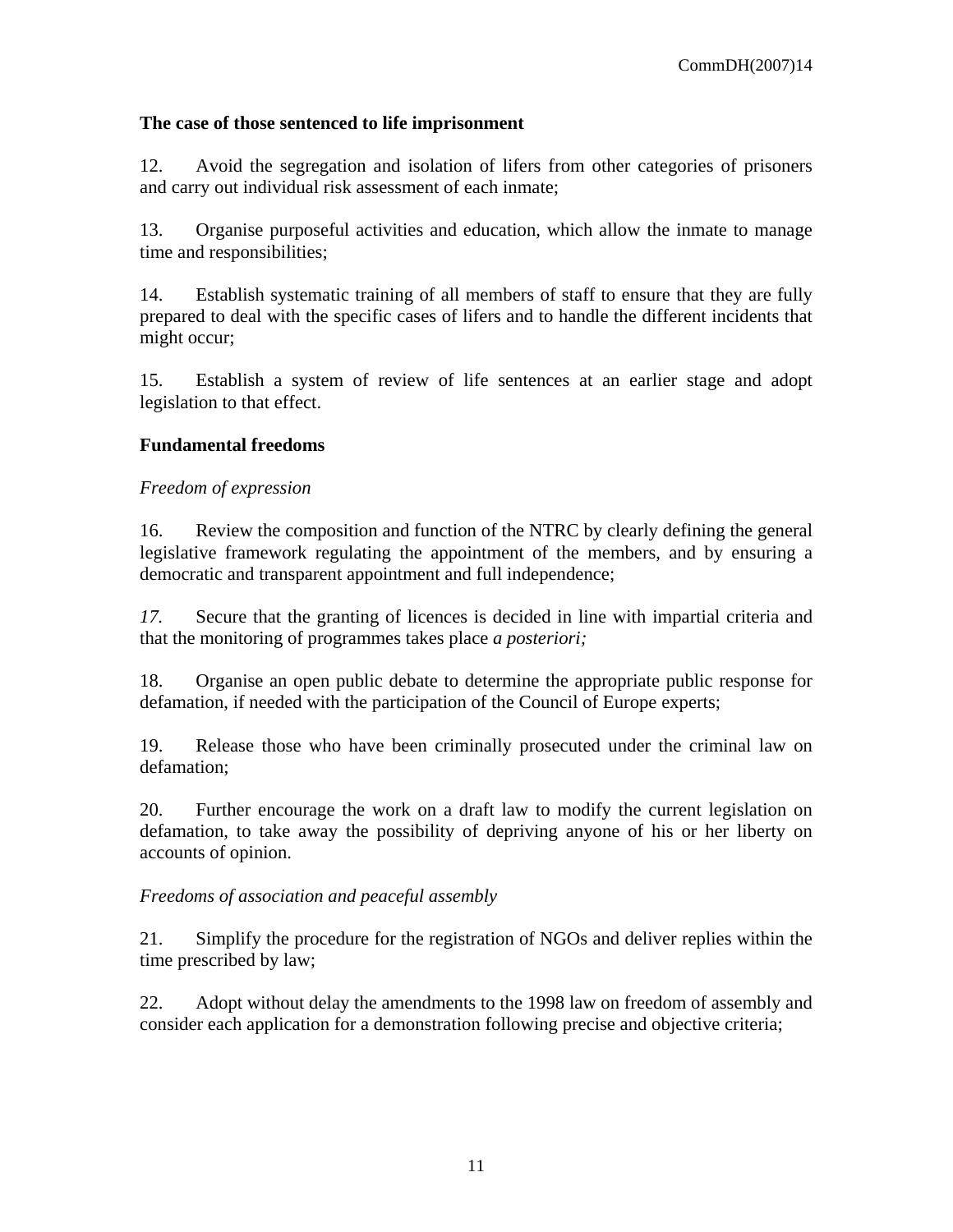# *Freedom of religion*

23. Consider the registration of religious groups fairly without prejudice with regard to non-traditional groups;

24. Adopt a legislative framework for the establishment of an alternative civilian service.

# **Minorities**

25. Develop the protection of minority rights by re-establishing an institutional framework in charge of minority issues, which would give minority representatives a voice in the decision-making process and draw greater attention to minority issues in the National Plan of Action;

26. In order to secure the Talysh education presently and in the future, allocate the necessary funds for the teaching of minority languages. Seriously consider the creation of a Talysh chair at the University of Lenkoran. Ratify the Charter for Regional and Minority Languages;

27. Allocate airspace and slots in the media to minority representatives and for the use of minority languages, in particular where minorities live compactly;

28. Deliver documents enabling Russian citizens of Chechen origin to exercise their social and economic right;

29. Raise awareness campaigns to avoid social stigma from being attached to Armenians living on Azerbaijani soil.

# **Discrimination and Vulnerable groups**

30. Strengthen the measures already taken to prevent the occurrence of violence against women, raise awareness through campaigns and provide shelters for those victim of such violence;

31. Adopt legislation rendering 18 years of age the minimum age for marriage for both boys and girls;

32. Adopt robust measures to counter trafficking in human beings, establish educational awareness campaigns to inform the population of the threat, build shelters for the victims of trafficking and train personnel to supervise the psychological assistance to victims of human trafficking;

33. Encourage the deinstitutionalization of children living in orphanages and establish a family-based approach to their care;